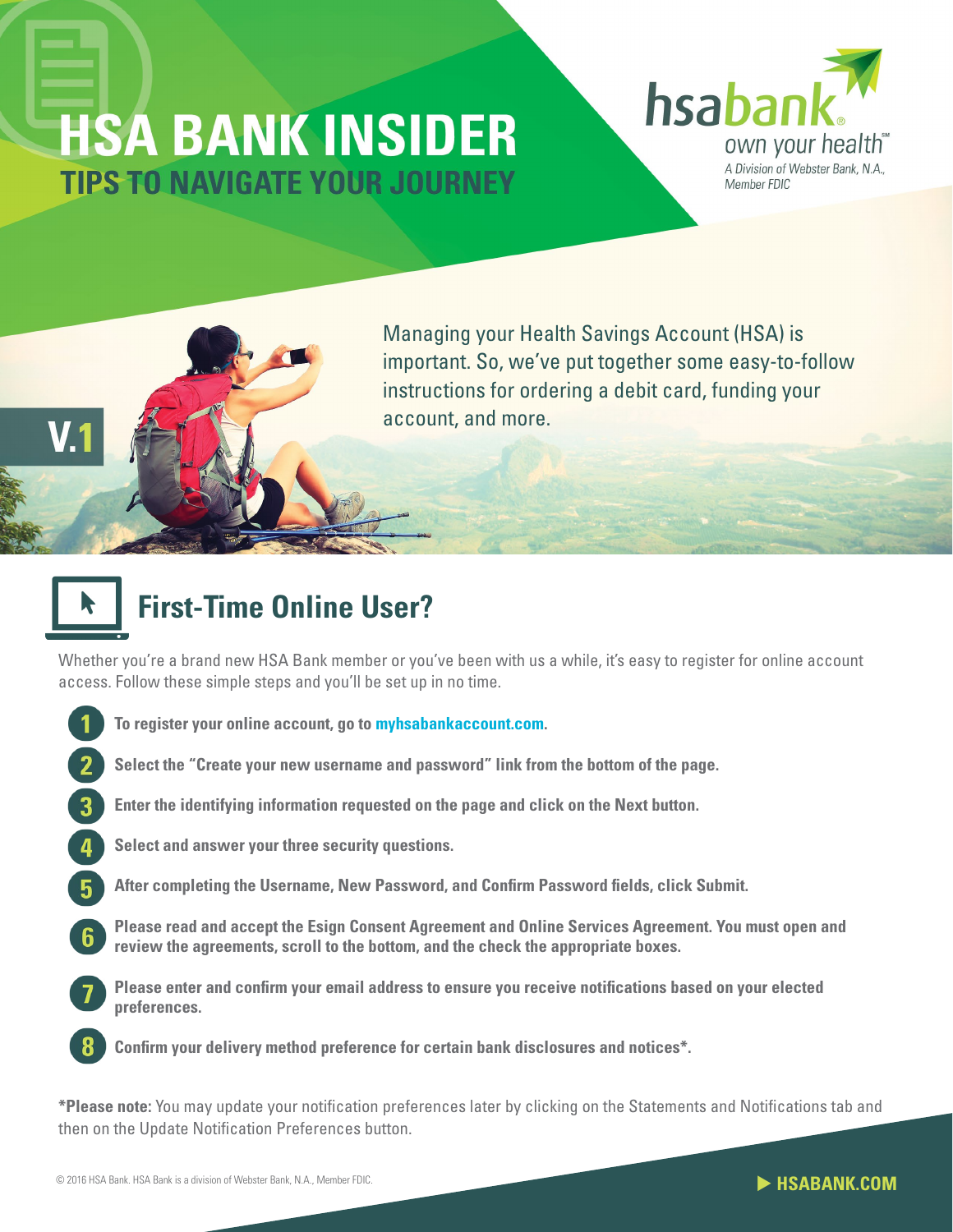# **How Do I Order a Replacement Debit Card?**

If your card has been lost or stolen, please immediately call 800-357-6246 or promptly follow these simple instructions to cancel your existing card and request a new card. To order a replacement card for any other reason, please also follow the applicable steps.



**After logging into your account, click on the Profile Tab.**

- **Click on Banking/Cards.**
- **Click on Order Replacement.**

**To replace your existing card, complete the simple form, check for accuracy, and click Submit. This will both cancel your current card and will initiate the card replacement process.**

**Your replacement card should arrive roughly within 10-14 days.** 

**Please note:** A card issuance fee may apply. Refer to your HSA Bank Fee and Interest Rate schedule for further information.

### **How Can I View & Print My Statements?**

If you need to view or print your statements, it's easy to do so on the **[Member Website.](https://myaccounts.hsabank.com/Login.aspx)** 



**Choose the document or summary you wish to view from the list of available statements and notifications.**

**When the document or summary appears on screen, you will have the option to print.**

**Please note:** You can also view or change your notification delivery method preference for account summaries, tax forms, and certain bank disclosures and notices by clicking on Update Notification Preferences under the Statements & Notifications tab.

## **How Can I Add an Authorized Signer?**

Sometimes it makes sense to allow another individual (i.e., spouse, relative, partner) access to your account. To add an authorized signer, follow these easy steps.



**After logging into your account, click on the Profile tab.**

**Next, click on Add Authorized Signer.**

**You will then be asked to provide information about your chosen authorized signer, including his/her Social Security Number and his/her birthdate. Upon completion of this form, click Submit.** 

**Please note:** Authorized signer must be 18 years or older.